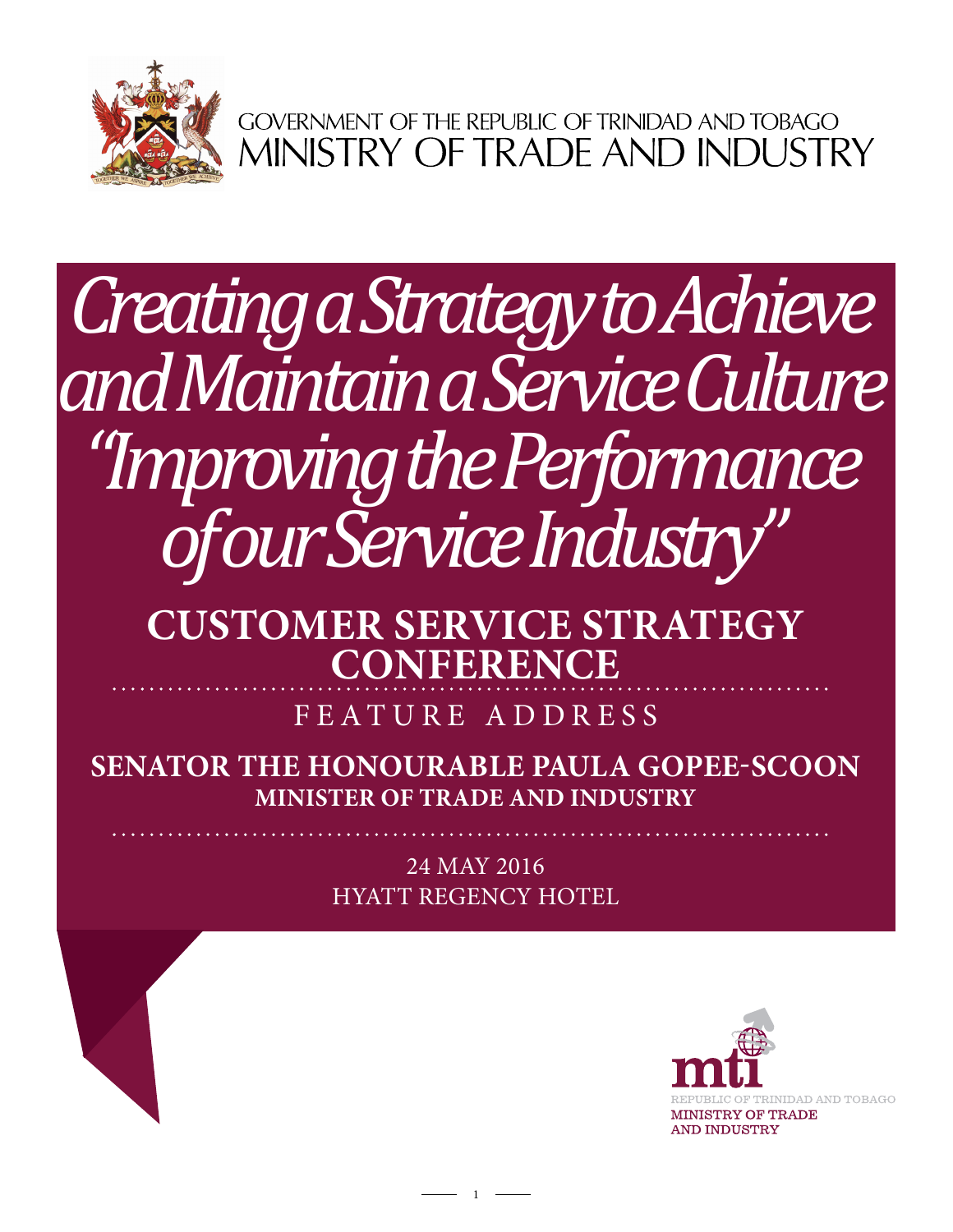A pleasant good morning to you all!

I would first like to thank the Trinidad and Tobago Etiquette and Protocol Specialists Limited for inviting me to speak today on such an important topic, as, for almost every business, regardless of its size or sector (whether goods or services), excellent customer service is critical.

Customer Service deals in part with the interaction between consumers and service providers, but also encompasses a whole range of activities including after care services which are relevant to creating a strong and vibrant Services Industry.

The Services Industry is growing in importance in global trade and commerce and plays a major role in the national economy, to the extent that the projected figure for non-energy services sector in 2015 is TT\$52.7 billion – which represents over 55% of Trinidad and Tobago's Gross Domestic Product (GDP) and contributes more than 65% to national employment.

The Service Industry encompasses a wide range of creative and professional areas which include Financial Services, Construction, Distribution, Communication, Medical, Educational, Tourism and Personal Services, among others.

Quality customer service is more important now than ever before due to its impact on economic growth not only because of the corporate spending it demands, and its effect on recruitment and selection, but also because it is all about making and keeping customers happy about the money they spend, thereby developing loyalty to your products and services.

As consumers prepare to spend again, they will look for quality services and products offered with a superior customer service experience to give them the trust and confidence to stick with a particular brand. Satisfied customers will refer their friends and families to companies that provide excellent customer service, and that in turn will lead to enhanced sales for our businesses which will in turn spur our economic growth. On the other hand, negative word of mouth can quickly spiral out of control and irrevocably damage the trust built between a company and its customers and jeapodise its future prospects.

Let's be honest: while the Manufacturing and Services sectors are extremely important to Trinidad and Tobago, we have a reputation for poor customer service and poor work ethic. But while many may attribute this to culture, we cannot allow it to continue because it is eroding our efficiency and as a result our international competitiveness).

Trinidad and Tobago, for example, is ranked 89th out of 140 countries according to the World Economic Forum's 2015-2016 Global Competitiveness Report, with "poor work ethic" in the national labour force as the most problematic factor for doing business here. With energy prices at a new low and millions being invested in education from primary to tertiary levels including developing technical and vocational skills, the Services Industry is a path through which we can successfully diversify and grow the economy. This will encourage entrepreneurship and new and better quality domestic and foreign investment, while ensuring meaningful self-employment and other employment opportunities, high productivity and a more competitive society. Quality customer service should therefore become a way of life.

 $\overline{\phantom{a}}$  2  $\overline{\phantom{a}}$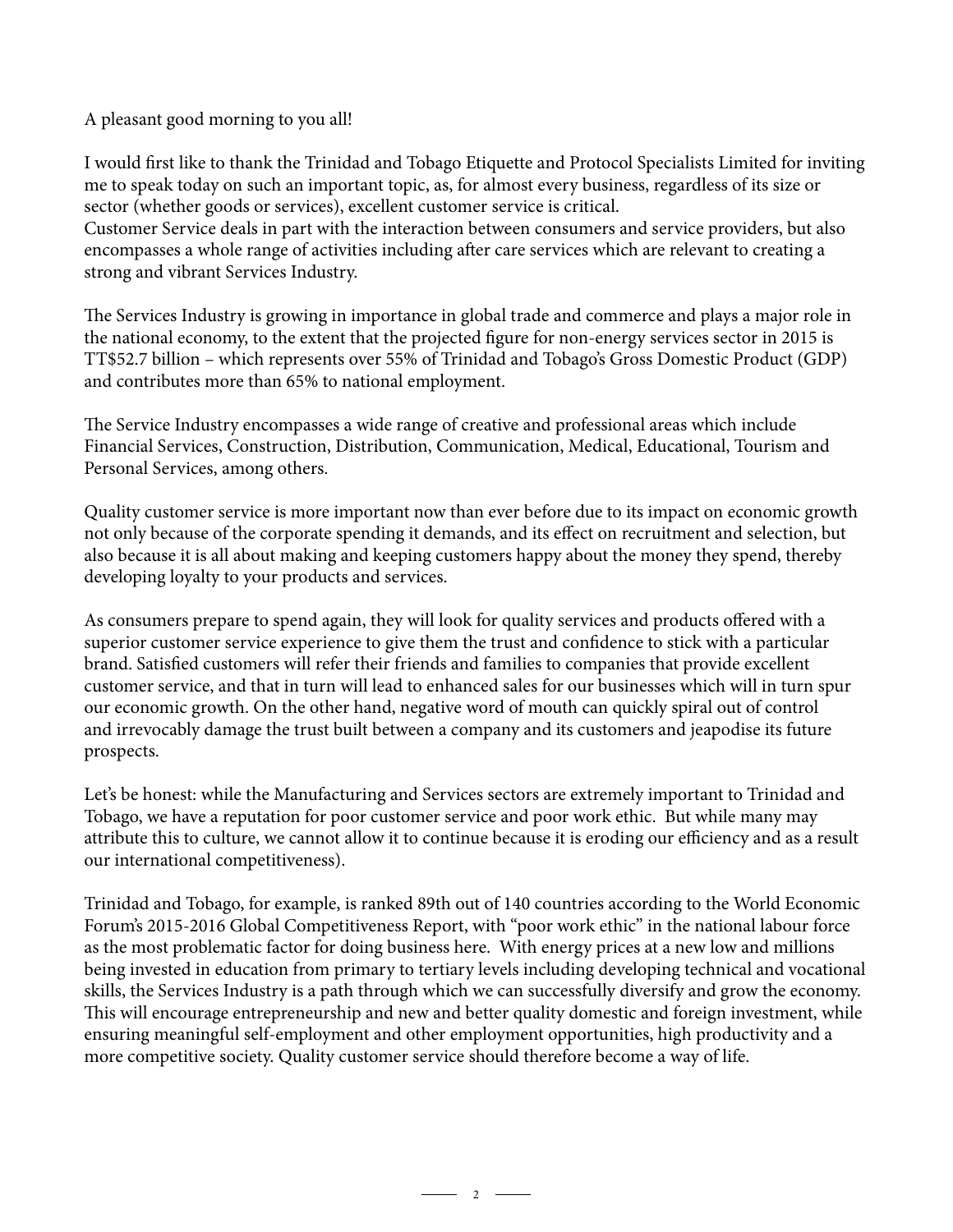## **OBSTACLES TO DEVELOPING SERVICES**

There are, however, many obstacles to developing services in Trinidad and Tobago. Relevant, timely data is largely absent. This prevents us from truly understanding the Services Sector, its extent and its potential, which has resulted in labour market inefficiencies and ineffective policies. Of particular concern to me is the area of export of services, in which the Services Industry has generally underperformed.

In addition to poor data, another issue is the underutilization of technology by service providers and consumers which can, not only, increase efficiency, but also, ensure that businesses are more accessible to and interact more effectively with their customers. In fact, this is an international problem. Some of the ways that the Government is working to increase awareness and productivity of our Services Industry is by:

- i. providing the overall legislative and policy structures,
- ii. creating synergies to acquire and analyse data, and
- iii. providing opportunities and incentives for training to improve customer service.

## **1. STRUCTURE**

While we may know the overall size of the Services Sector relative to other sectors, say manufacturing, that broad cursory knowledge is not enough to understand what exactly is happening on the ground in Trinidad and Tobago. There are numerous individuals and firms that trade services both locally and internationally that are not captured in national datasets, which is in part due to the absence of an overall data-management system and lack of policy that formalizes the acquisition and analysis of data on Services.

In order to understand the Service industry in Trinidad and Tobago, the Ministry of Trade and Industry is currently working to develop a National Services Policy and Plan that would provide the overall structure and framework to measure, grow and improve competitiveness of the domestic Service Industry.

In developing the National Services Policy, the Ministry has already begun consultation with stakeholders to better understand services in Trinidad and Tobago and key sectors that can be targeted for development and export promotion. These sectors include:

- 1. Information and Communication Technologies (ICT)
- 2. Energy Services
- 3. Maritime Services (Shipping, Yachting, Dry-docking, Ship Repair)
- 4. Cultural and Creative Industries
- 5. Financial Services (Banking, Insurance and Pension)
- 6. Tourism and Travel Related Services
- 7. Construction Services
- 8. Professional Services (Management Consulting, Architects, Accountants, Engineers, Other Business, Medical Practitioners)
- 9. Education Services (Academics, Offshore Medical Education, Technical Vocation Qualification)
- 10. Health and Wellness Services (Medical Tourism)
- 11. Aviation Services (Aircraft Maintenance and Repair)

The other major step will be data collection for informed decision-making and monitoring the performance of the sector.

 $\overline{\phantom{1}}$  3  $\overline{\phantom{1}}$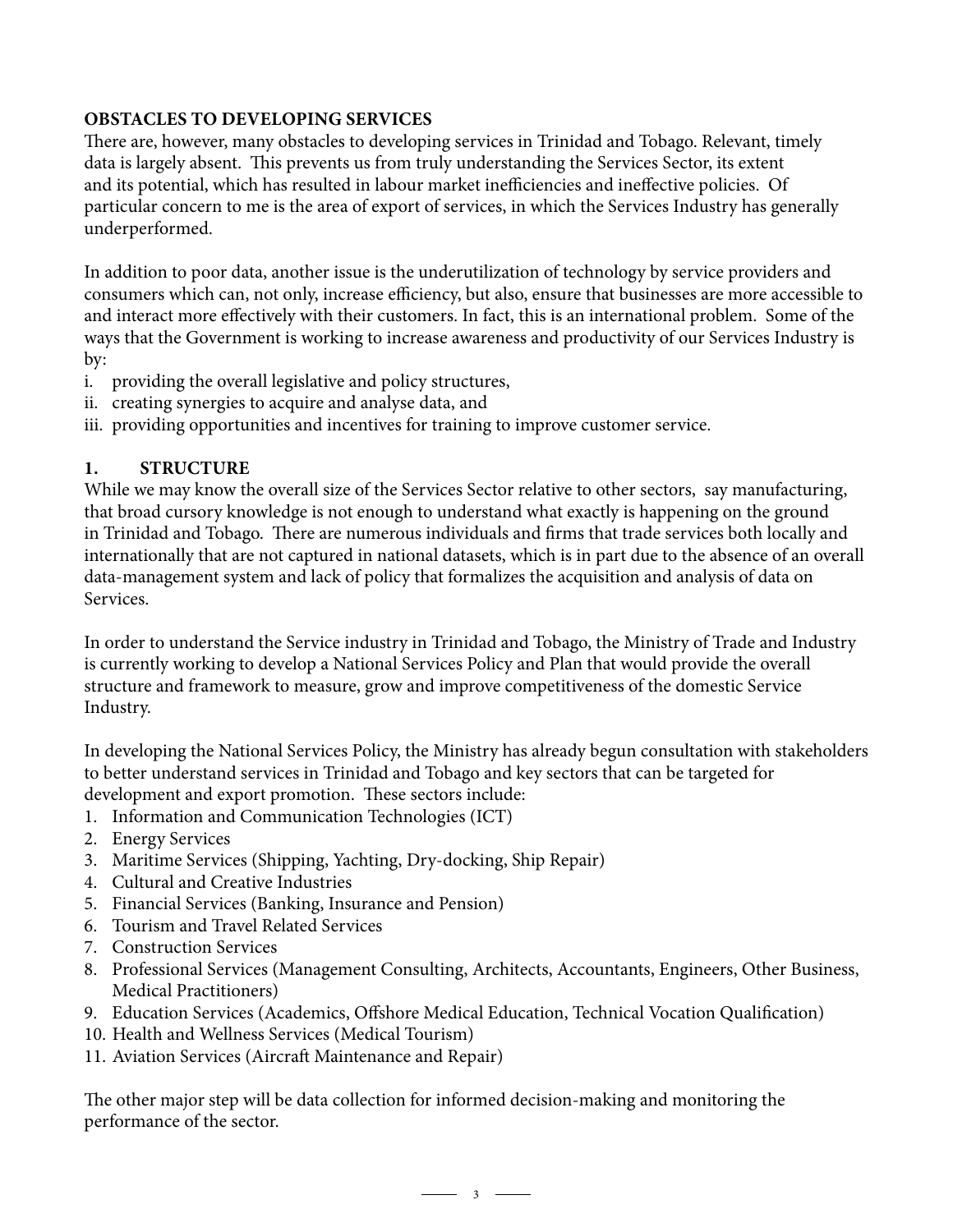#### **DATA 2.**

As Peter Drucker, the founder of modern management, famously wrote: "What gets measured gets managed".

In light of the current economic circumstances and the need to diversify, we need more than ever to manage our Service Industry - to maximize the benefits from it and elevate it to become globally recognized. In this respect, an important consideration of the Services Policy is the creation of a datamanagement superstructure involving the combined efforts and resources of the Ministry of Trade and Industry, the Central Statistical Office (CSO), the Central Bank of Trinidad and Tobago, the Trinidad and Tobago Coalition of Services Industries (TTCSI), other relevant Ministries and Agencies, as well as representative private sector organizations and individual firms. Data in services is a challenge for all economies, but it is necessary if we are to fully understand and measure the value of the Services Industry.

## **3. CUSTOMER SERVICE**

Trinidad and Tobago's customer service reputation straddles both public and private institutions, with negative repercussions at the firm and national levels. It is possible that poor customer service was ignored and allowed to flourish because our economy was strong with more than adequate revenues from the energy sector, but the environment in which we operate today has changed drastically and requires us to think differently and act accordingly, taking into consideration the value-added that can be realized as a result of quality customer service and care. In fact, in a highky competitive environment, quality customer service may very well make the difference between the success or failure of a business.

But do we understand as a country just how harmful poor customer service is to our economy? A workforce management software company estimated that US businesses lose as much as US\$83 billion each year due to defections and abandoned purchases brought on by poor customer service. We don't know the figure for Trinidad and Tobago, however, the existence of a bad reputation, though invisible, can prove to be an insurmountable problem if not effectively addressed.

Zendesk, a software company that specializes in customer service products, in its latest report which measures 6,000 companies and 125 countries ranked the following countries the top 12 for customer service:

- 1. Canada
- 2. Australia
- 3. Russia
- 4. Norway
- 5. Denmark
- 6. United Kingdom
- 7. Israel
- 8. Poland
- 9. Chile
- 10. Sweden
- 11. United States
- 12. Brazil

While the large majority of the firms surveyed operate in developed countries, **it is obvious that there is a strong, positive relationship between customer service and a country's economic strength and competitiveness.**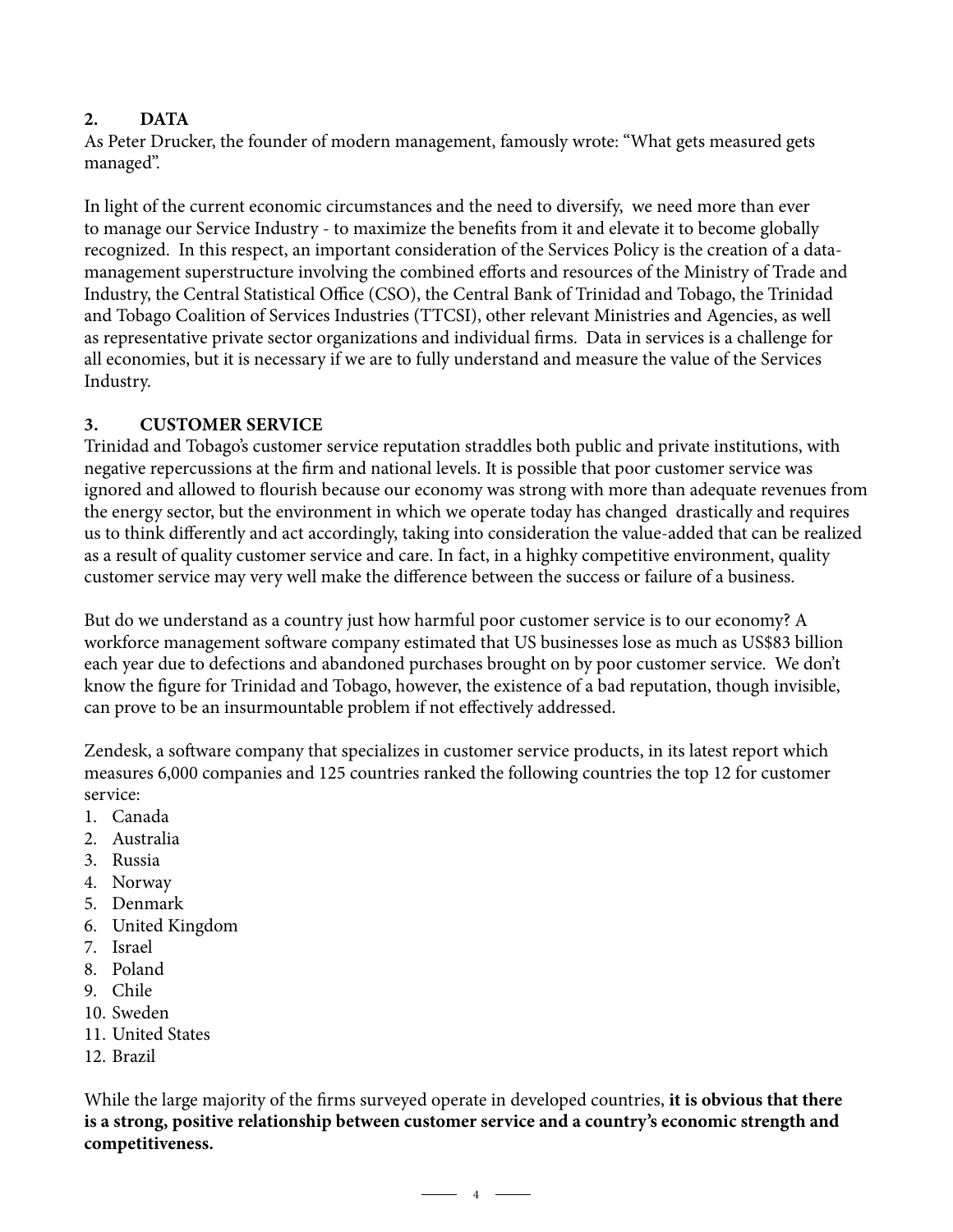Many reject the belief that customer care can be taught, but it can. Culture does not develop in a vacuum and though it takes time to become internalized over generations, it must begin somewhere and the time is now. Therefore, training is critical to develop a culture of customer awareness and customer service, and this **MUST** be viewed as an investment, and not simply a cost to the business.

Improved customer service in the Public Sector is of paramount importance and a critical element of public sector reform and enhanced service delivery. One of the most impressive accomplishments of the Ministry of Trade and Industry in the area of customer service is the achievement of Diamond Standard Certification, which is administered by the Ministry of Public Administration and Communication.

## **DIAMOND STANDARD CERTIFICATION**

The Diamond Standard Programme is a Citizen Service Certification Programme based on, and aligned to, achieving excellence in service delivery. It seeks to encourage, recognize and reward improvements in the quality of public service delivery.

The Certification is subject to satisfactorily and continuously meeting eight clearly identified assessment criteria. This includes:

- Customer Involvement and Understanding;
- Communications:
- Promoting a Customer Service Culture;
- Responsiveness and Service Standards;
- Service Environment;
- Innovation and Creativity;
- Technology; and
- Partnership

I am pleased to say that on January 22, 2015, the TTBizLink Unit and the Trade License Unit (TLU) of the Ministry of Trade and Industry were both awarded the Diamond Standard Certification by the Ministry of Public Administration and Communications in this pilot programme.

Very often the public sector is seen as slow to modernize, become efficient and effectively meet customers' needs. The Diamond Standard Certification is just one way that Government is leading the way and doing its part in implementing the systems and mechanisms that allow public services to become more customer oriented and provide better service to our customers.

### **Economic Opportunities from Customer Service**

In respect of the economic opportunities from Customer Service, not only is customer service an important facilitator in existing industries, it is also an industry in its own right that promises strong growth (for example in areas such as Call Centers and Business Process Outsourcing (BPOs). Globally, it is estimated that one of the top 10 occupations likely to provide the most job growth over the next decade are Customer Service Representatives. This is not surprising given the economic axiom that jobs are made where money is spent.

A tangible example of how Trinidad and Tobago can capitalize on these opportunities, is the existence of Scotiabank's Operations and Shared Services Company Limited (OSSCL) in Trinidad. The purpose of this operation is to provide back-office and operational support to Trinidad and Tobago and fourteen

 $\overline{\phantom{1}}$  5  $\overline{\phantom{1}}$